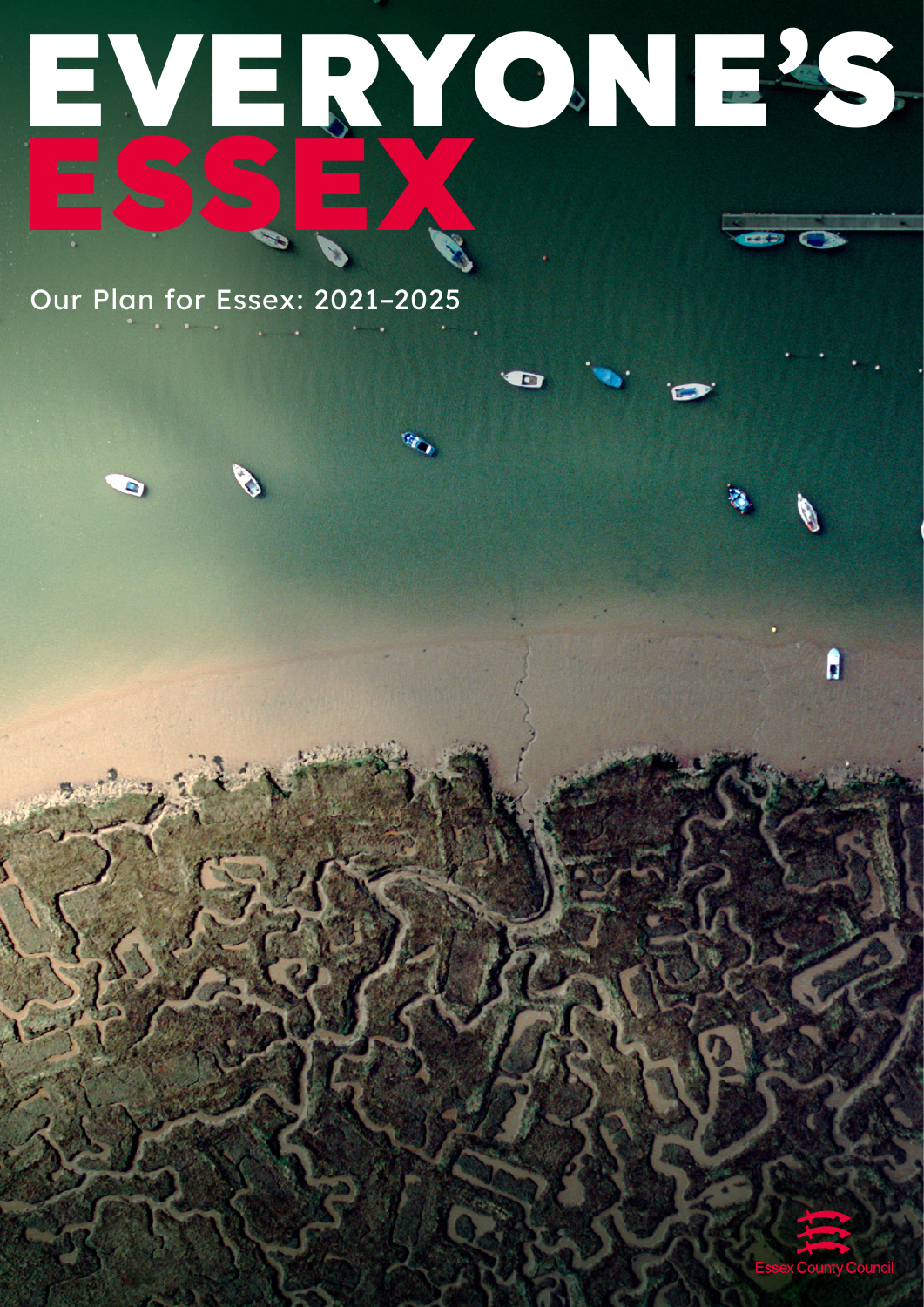## **FOREWORD**

I have lived and worked in Essex all my life and it's a privilege and an honour to lead this great County Council, but most of all it's a tremendous responsibility.

My aim is for Essex to be the best local authority in the country – not by the standards of others, but by the standards of the people, the businesses, and the communities it is our duty to support and serve.

We have come through the most extraordinary eighteen months. We have been tested to the limits, but time and again our public services, businesses, voluntary organisations and our communities have risen to the challenge – we have seen just what we are capable of achieving if collectively we work together to support one another. I am determined that in Essex we harness that spirit of collective endeavour to build an even better future. The task is huge – but we shouldn't be daunted by its scale. We are Essex, and we will build back better.

We will renew our economy, because prosperity is the best pathway to a good life. And we will support our businesses as they seek to recover the ground lost by the hard stop placed on them by the pandemic and create the jobs that underpin our wellbeing. We will seek equality so that opportunity is more fairly distributed across Essex – we want all our residents to be able to maximise their potential. We will be as ambitious for the people of Essex as the people of Essex are for themselves and their families. Because there is no excellence without ambition. There is no landing on the moon, without first reaching for the stars.

Alongside these themes – Renewal, Equality, Ambition - that run through everything we do, we are focused on four areas where outcomes really matter for the quality of life of our residents – they are: the economy; the environment; children and families; and promoting health, care and wellbeing for all the parts of our population who need our support. And in focusing on these areas, we are mindful that alongside addressing today's challenges, we also need to begin to tackle tomorrow's.

To do that we are setting out twenty commitments that we believe, taken together, will make Essex a stronger county, not just for ourselves but also for our children and their children. Today we make our first down payment on that future – a future we will build together, a future in which everyone has the opportunity to fulfil their potential.

#### **Kevin Bentley Leader of Essex County Council**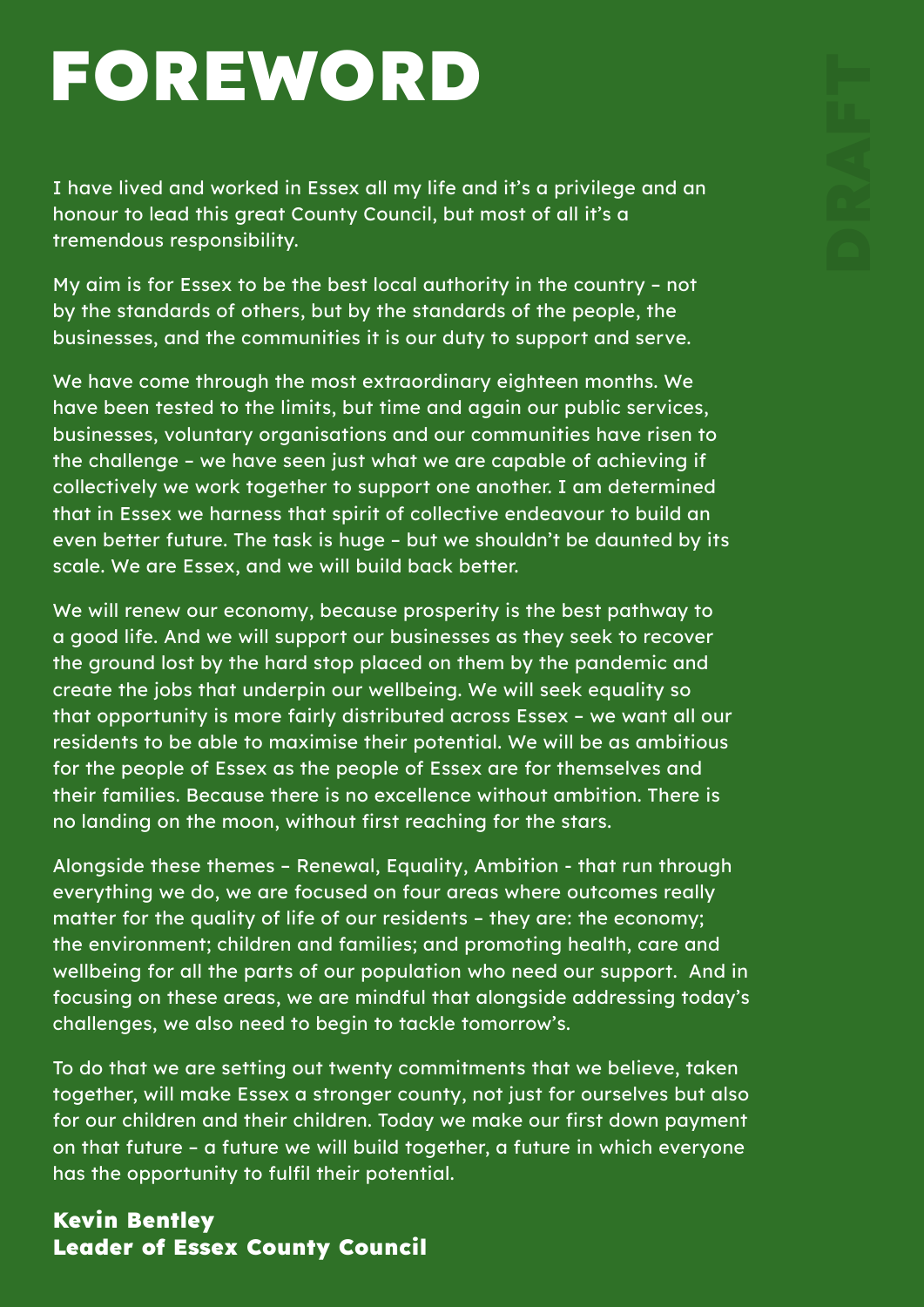### **OUR TWENTY COMMITMENTS**

- **1. Good jobs**
- **2. Levelling Up the Economy**
- **3. Infrastructure**
- **4. Future growth and investment**
- **5. Green growth**
- **6. Net zero**
- **7. Transport and built environment**
- **8. Minimise waste**
- **9. Levelling Up the Environment**
- **10. Green communities**
- **11. Levelling Up Health**
- **12. Healthy Lifestyles**
- **13. Promoting independence**
- **14. Place-based working**
- **15. Carers**
- **16. Education outcomes**
- **17. Levelling Up Outcomes for Families**
- **18. Family Resilience and Stability**
- **19. Safety**
- **20. Outcomes for vulnerable children**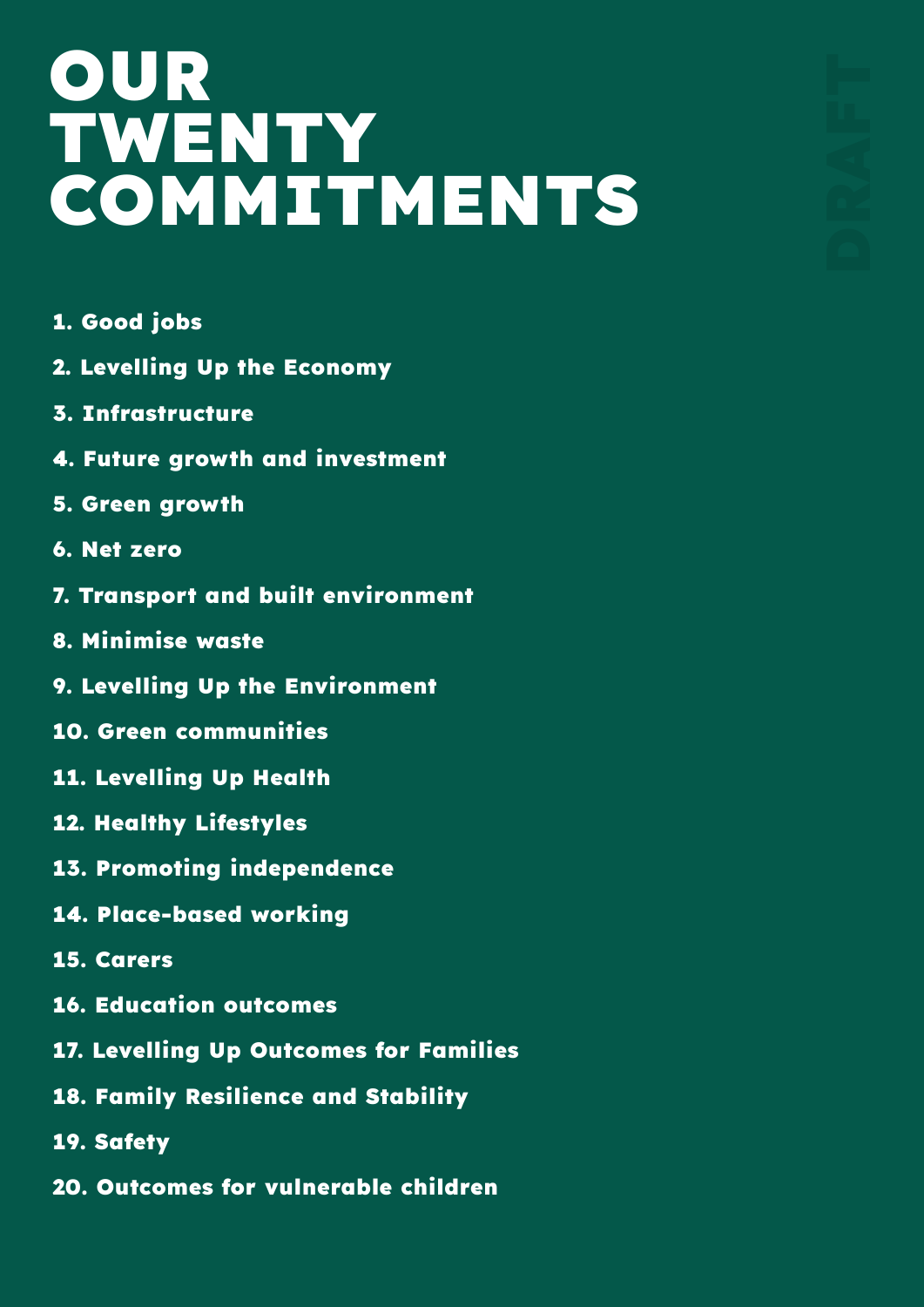### **STRONG, INCLUSIVE & SUSTAINABLE ECONOMY**

#### **1. Good jobs**

We will work hard to address the impacts of the Covid pandemic on unemployment by supporting business recovery and building a stronger economy for the future, enabling people to build the skills they need to be part of it, and working alongside Essex businesses to help reduce barriers to employment for disadvantaged groups.

#### **2. Levelling Up the Economy**

We will work to level up the economy by addressing the drivers of socioeconomic inequality (including income, education, employment, health and housing), based on the foundation of good jobs and a higher skilled and healthier workforce.

#### **3. Infrastructure**

We will deliver and maintain high quality infrastructure to improve opportunities for people living in Essex as well as supporting a growing economy and the delivery of new homes and communities by investing in the region of £1bn by the end of this Council.

#### **4. Future growth and investment**

We will help grow existing businesses and the economic sectors of the future in Essex, including the arts, and secure high levels of new investment by working with partners to promote the County, by creating the conditions for growth and by maximising the impact of public sector spend within the county.

#### **5. Green growth**

We will develop Essex as a centre for innovation, supporting new technologies and business models to enable our economy to transition to net zero and secure green jobs for the future by ensuring we have the right local skills and drawing in investment opportunities.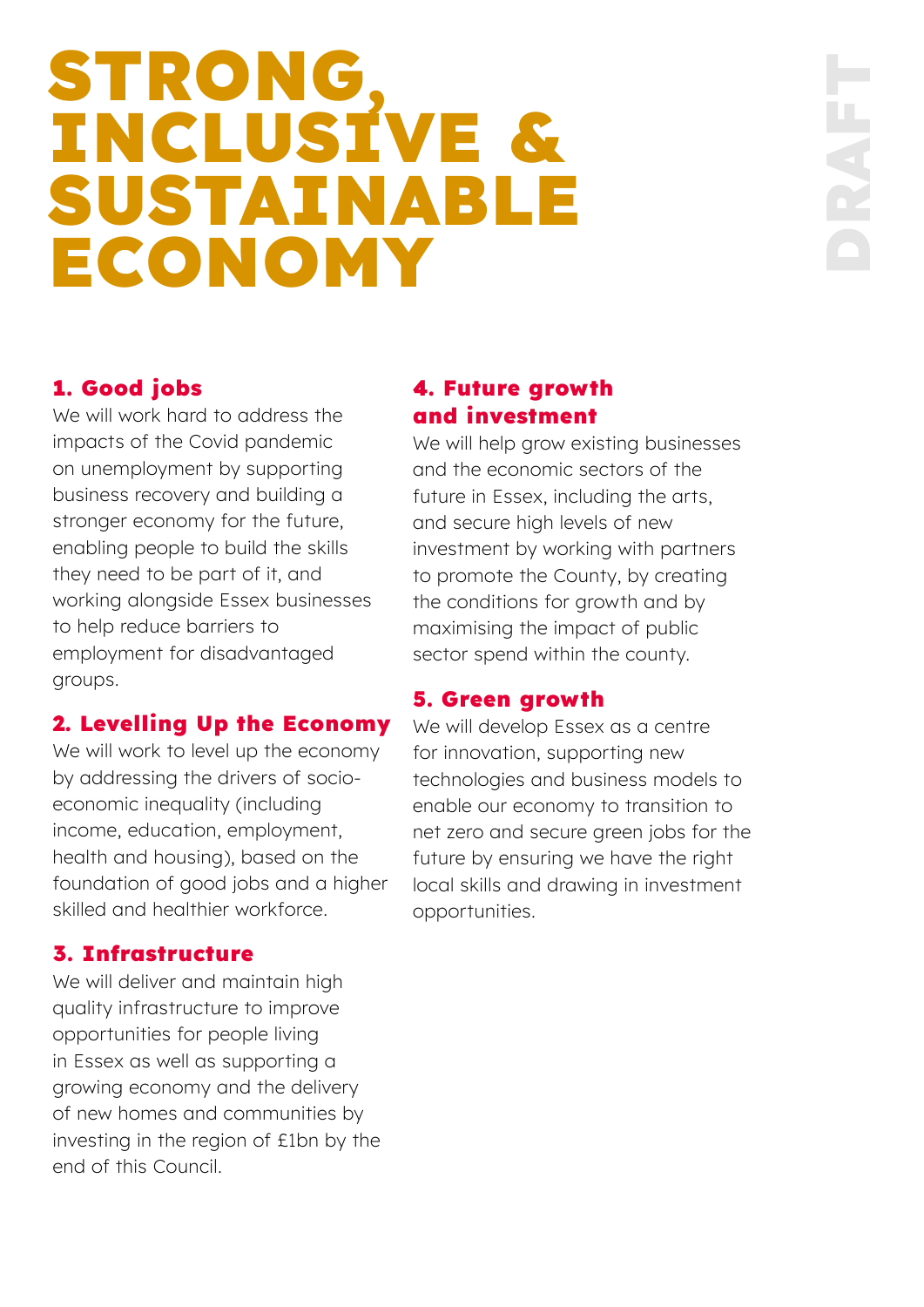### **HIGH QUALITY ENVIRONMENT**

#### **6. Net zero**

We will work across the Council and the County to hit our net zero targets, by ensuring that the Council significantly reduces its carbon footprint whilst also supporting an acceleration in the progress towards sustainable housing and energy, and active and alternative forms of travel across the county.

#### **7. Transport and built environment**

We will deliver a step change in sustainable travel across the county, by growing passenger transport and active travel, and will ensure we support the move towards net zero, climate resilient developments, including our new garden communities, by delivering sustainable and healthy neighbourhoods for the future.

#### **8. Minimise waste**

We will minimise the impact on the environment by supporting residents and businesses to reduce waste and increase the amounts recycled, and by working with others to deliver a more circular economy whereby we better protect our natural resources though the efficient and ongoing reuse of materials.

#### **9. Levelling Up the Environment**

We will help all our communities to enjoy a high-quality environment by making them more resilient against flooding, heat stress and water shortages, by enhancing our county's green infrastructure and by reducing air pollution.

#### **10. Green communities**

We will work with communities and businesses, providing advice and support to enable and empower local action to reduce greenhouse gas emissions and build climate resilience.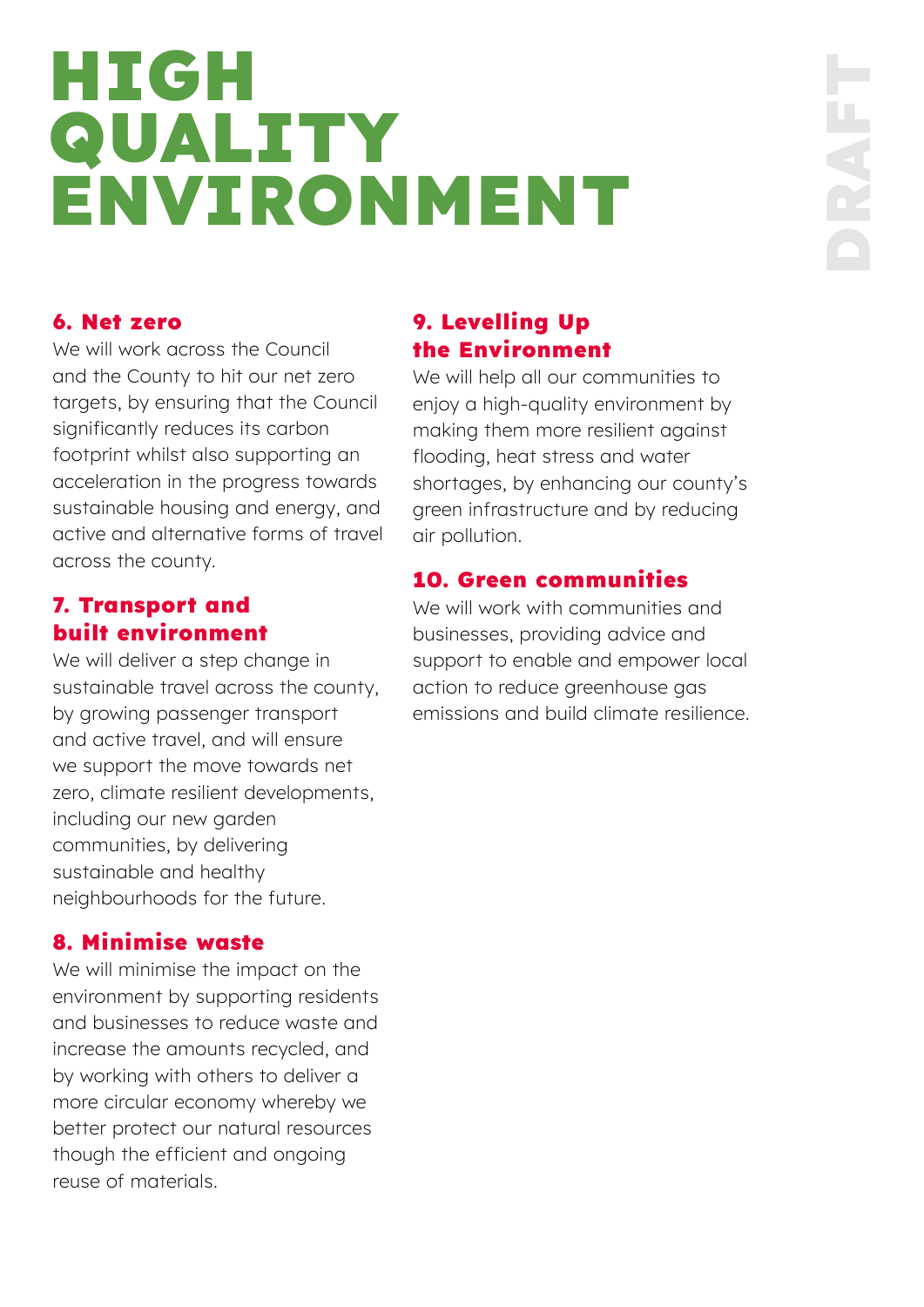### **HEALTH, WELLBEING & INDEPENDENCE FOR ALL AGES**

#### **11. Levelling Up Health**

We will seek to reduce health inequalities by bringing together partners and communities to address the socio-economic drivers that underpin poor health outcomes, such as poor housing, poverty, economic insecurity and low skills.

#### **12. Healthy Lifestyles**

We will aim to increase the proportion of people able to live healthy lifestyles by embedding a community-first approach, by helping people to overcome social isolation, mental ill health and substance misuse and by helping people to live fit and active lifestyles.

#### **13. Promoting**

**independence** We will help individuals to live independently by assisting access to suitable accommodation, supporting access to employment and meaningful activities, enabling quality independent lives at home through reablement, care technology, strong domiciliary support and investment in housing, and we will shape the care market accordingly.

#### **14. Place-based working**

We will deliver better care that meets the needs of residents by joining up care and support with local partners in a place, including with district councils, health partners and the local voluntary and community sector.

#### **15. Carers**

We will help those carers whose caring duties are impacting most on their well-being by achieving a step change in the advice, guidance and support we provide to support well-being and independence and by targeting it at those who need it most.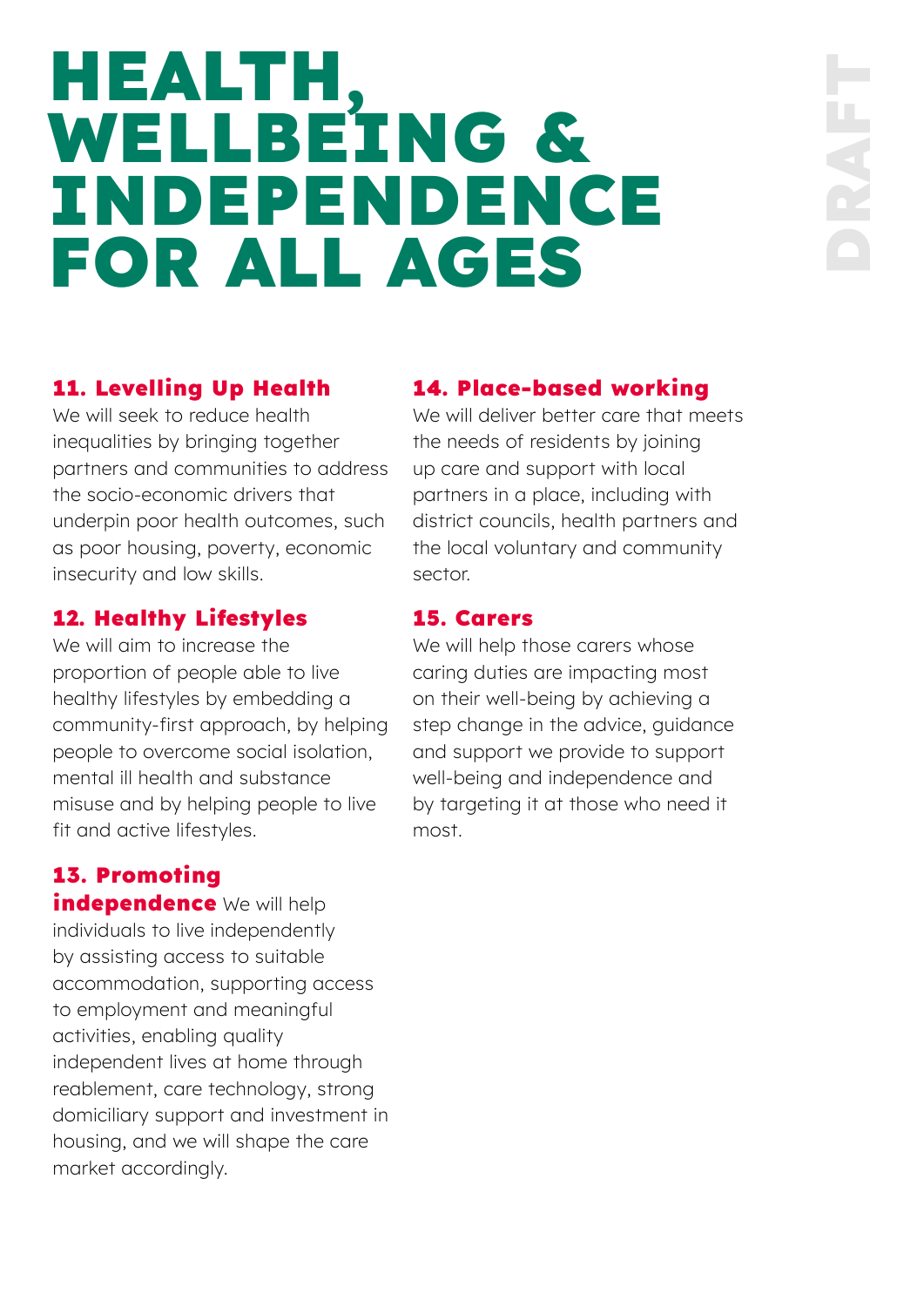### **A GOOD PLACE FOR CHILDREN & FAMILIES TO GROW**

#### **16. Education outcomes**

We will achieve educational excellence and high standards for all children and young people as we recover from the pandemic, by working in partnership with early years providers, schools, colleges and universities, by building greater coherence across the system and by engaging businesses, communities and the arts sector in supporting education outcomes.

#### **17. Levelling Up Outcomes for Families**

We will work to address inequalities affecting children and families by focusing on recovery from the pandemic, tackling family poverty, mental health support, emotional wellbeing and healthy, active and productive lifestyles, making sure that we engage hard to reach groups.

#### **18. Family Resilience and Stability**

We will work to strengthen family resilience and stability, as part of thriving communities, by embedding an approach that tackles the drivers of family instability and provides support to low income, vulnerable and working families.

#### **19. Safety**

We will continue to improve the safety of Essex residents, including children and young people, by sustaining our nationally recognised approach to early intervention, safeguarding and neglect, by addressing domestic abuse, child criminal and sexual exploitation and peer on peer abuse and by delivering on the work of the Safety Advisory Group.

#### **20. Outcomes for vulnerable children**

We will work to level up outcomes for the most vulnerable and disadvantaged groups including Children in Care, Care Leavers, Children with SEND and children from BAME communities by working with children, young people and partners across the system.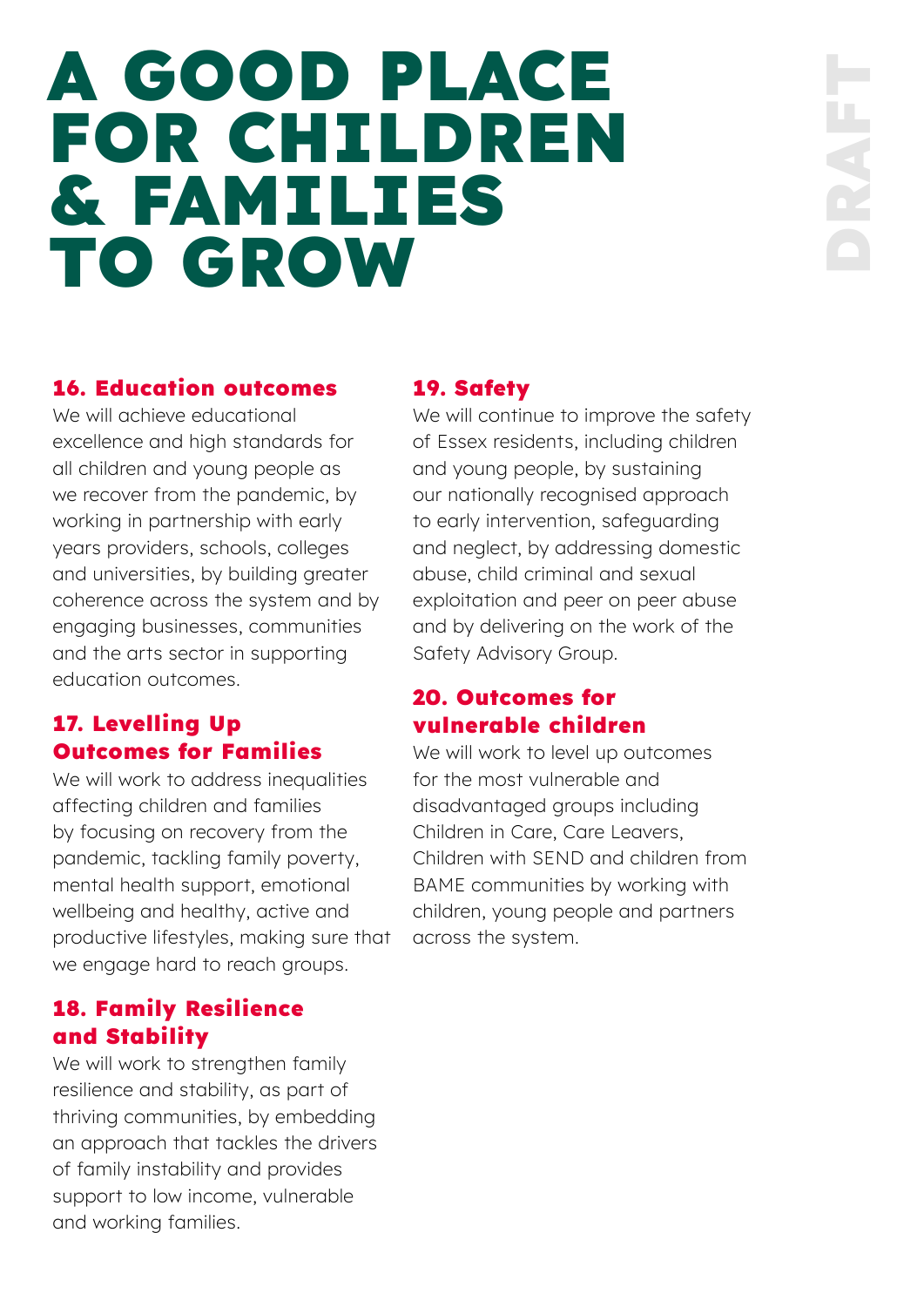### **SERVICE EXCELLENCE**

As a County Council, we commission or provide a wide range of services. Many of these are universal services which are provided to all members of the public. These include libraries, public health, local roads, public transport, broadband, education services, country parks, strategic planning and recycling centres. Other services are targeted at specific user groups, often our most vulnerable residents. These include children's social care, youth offending services, adult domiciliary and residential social care and drug and alcohol recovery services.

Excellent, value for money services therefore lie at the heart of our role as a council. The response of all public services and the voluntary sector to the pandemic has highlighted the central importance of effective service provision in helping people stay safe and well. As taxpayers, you need to know that we are keeping down the costs of running services; and as users of services, you want to know that services meet your needs and enhance your quality of life.

Essex County Council has a strong record for delivering excellent, value for money services. Our children's services and youth offending services are rated outstanding and are amongst the most efficient in the country. Other examples of great service delivery include the Connect programme, which connects people leaving hospital with independent living support; the Active Essex Sport England programme, which will help over 400,000 people in Essex to live healthier, more active lives; and our country parks, seven of which have been awarded Green Flag status for being well managed and meeting the needs of the communities they serve.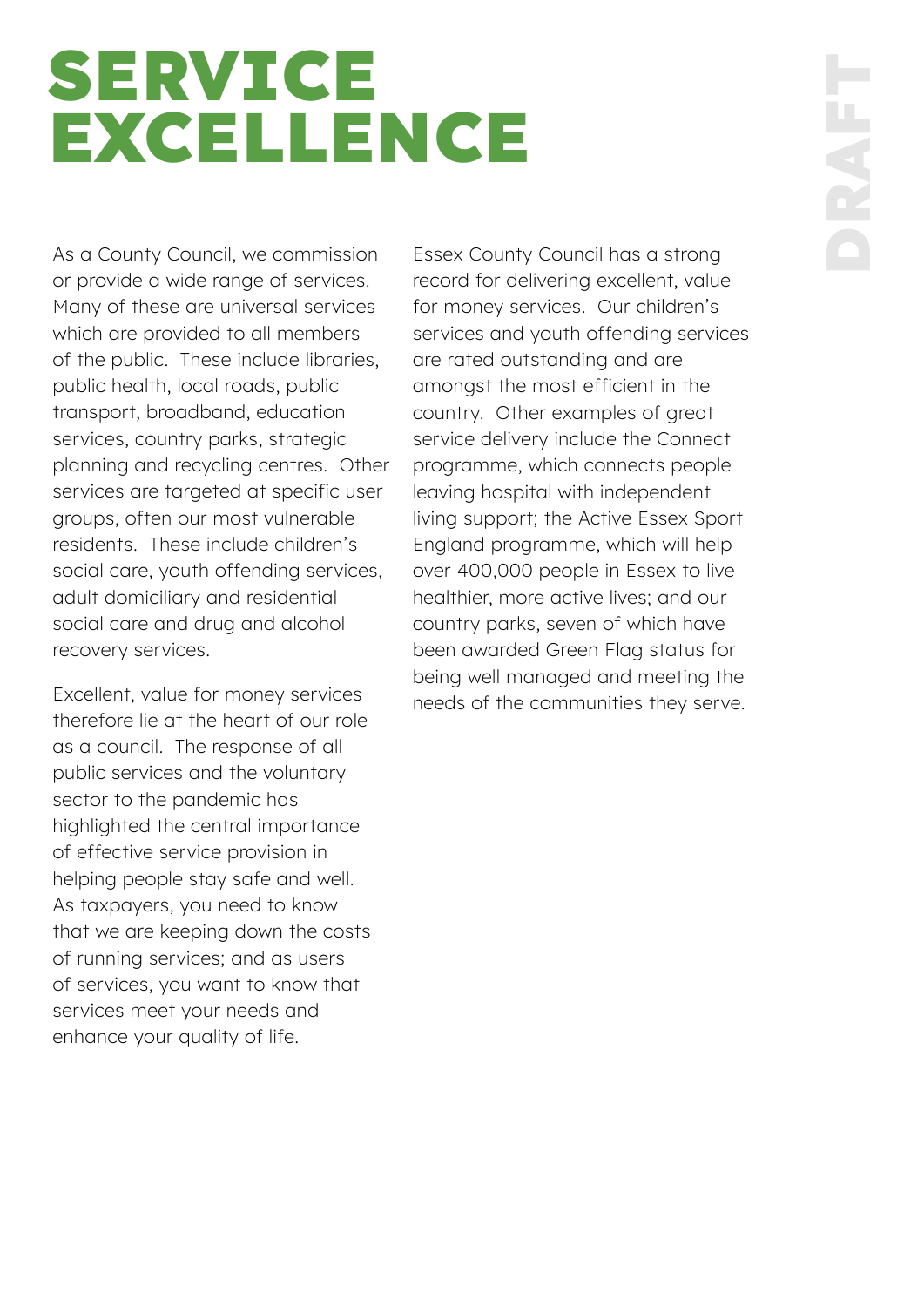### **SERVICE EXCELLENCE**

Overall, as a result of continuing to improve our services, we have been able to deliver substantial savings in recent years whilst still maintaining high levels of service delivery on both universal and targeted services. But the journey towards excellence in service delivery is never finished and in this Council period we will continue to improve the quality and costeffectiveness of our services by:

#### **Addressing the causes that drive demand**

By focusing on levelling up outcomes and building healthier lives across Essex, we will over time reduce the demand that falls on higher cost, reactive services, whilst still maintaining these services for those who continue to need them.

#### **Investing in early intervention**

We will continue to invest in early intervention services, where the evidence shows that these help people to achieve better outcomes and avoid more intensive service interventions down the line.

#### **Sustaining excellence**

We will sustain and embed those core ingredients that have been shown to drive excellence in service delivery: quality of leadership and culture, an openness to learning and improvement, high levels of accountability, an engaged and motivated workforce, and the effective blending of operational expertise, data and user insight.

#### **Collaborating with partners**

Organisational boundaries can sometimes get in the way of providing seamless, cost-effective services. We will work with public service and voluntary sector partners to join up services where it makes sense to do so and to share data, learning and expertise.

#### **Empowering communities**

Services are better if they are developed in partnership with communities to suit their own needs and strengths. We will seek to devolve power down to a local level where possible, we will partner with the voluntary sector and community groups and we will use social media to empower community action.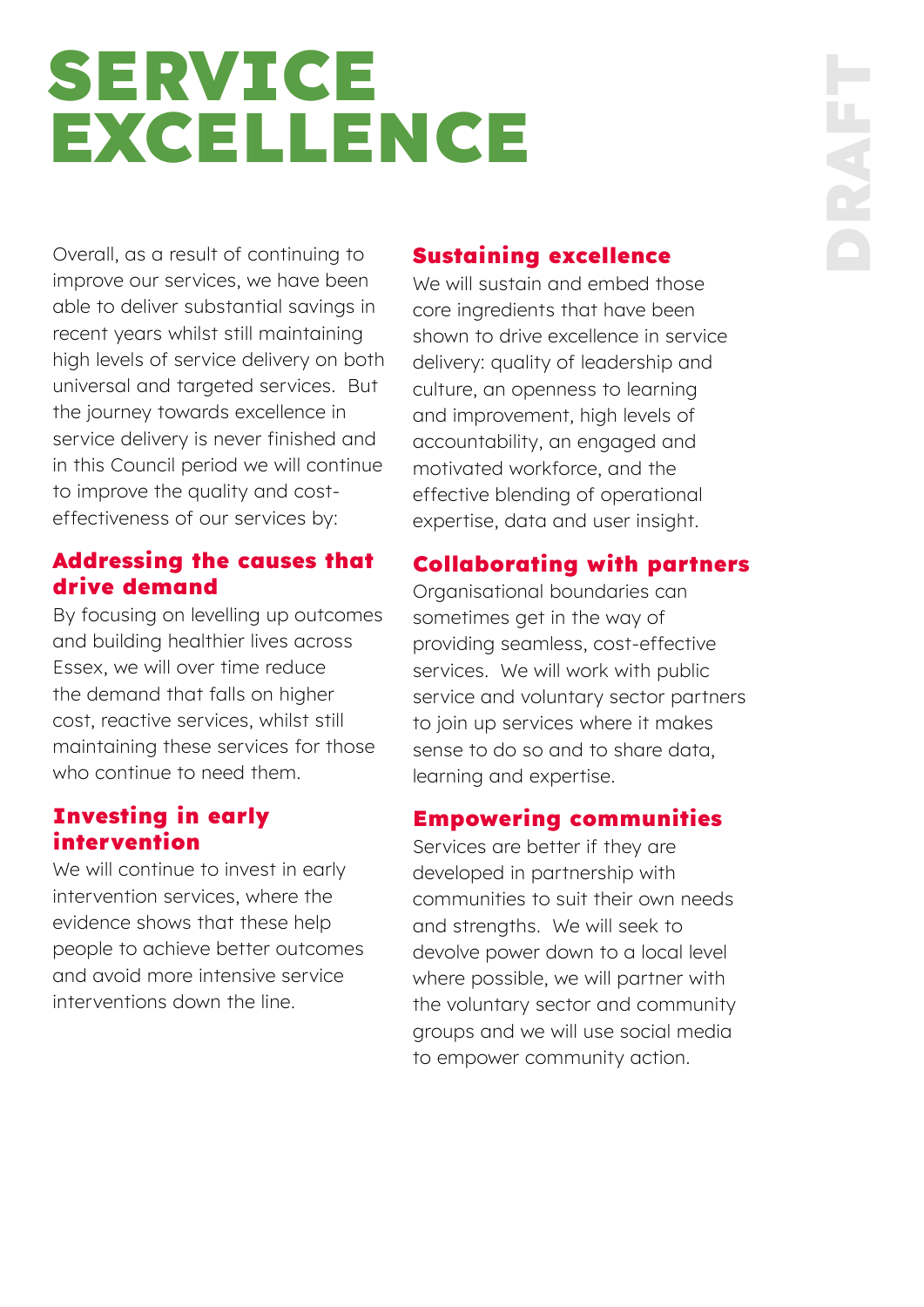### **EQUALITIES & LEVELLING UP**

Essex has a proud track record of addressing inequality across the county but we know that there is always more to be done.

Consistent with the Government's focus on levelling up, we are making addressing inequalities and achieving levelling up a key pillar of our new strategy. There are financial and economic reasons why we should care about levelling up, but there is also a very strong moral argument that a person's potential should not be defined at birth by who their parents are or where they live. We believe that individuals should define their own destiny, and we think the Council should play a role in helping people do that.

Embedded in our strategy and reflected in our twenty commitments is a renewed commitment to addressing inequalities and levelling up life chances for our residents. And there are some defining features that will underpin our approach. These are:

#### **It is levelling up**

We are not interested in making everyone equal if that is achieved at the expense of making some people or places worse off.

#### **It is both place based and cohort focused**

This recognises that inequalities affect both people and places and we need to address both.

#### **It is long-term**

We don't believe that there are quick fixes here and we believe the Council will have to demonstrate its commitment over the long term.

### **It is multi-dimensional**

As expressed in our Plan for Essex, we believe the actions to address levelling up will need to take place right across the Council and the wider system.

#### **It is cross-cutting**

Levelling up will not be achieved issue by issue, but by joining up our work at a place and/or people level.

#### **It is structural**

We want to address root causes, not symptoms.

#### **It embraces our statutory equalities responsibilities**

Which remain the legal bedrock in tackling inequalities.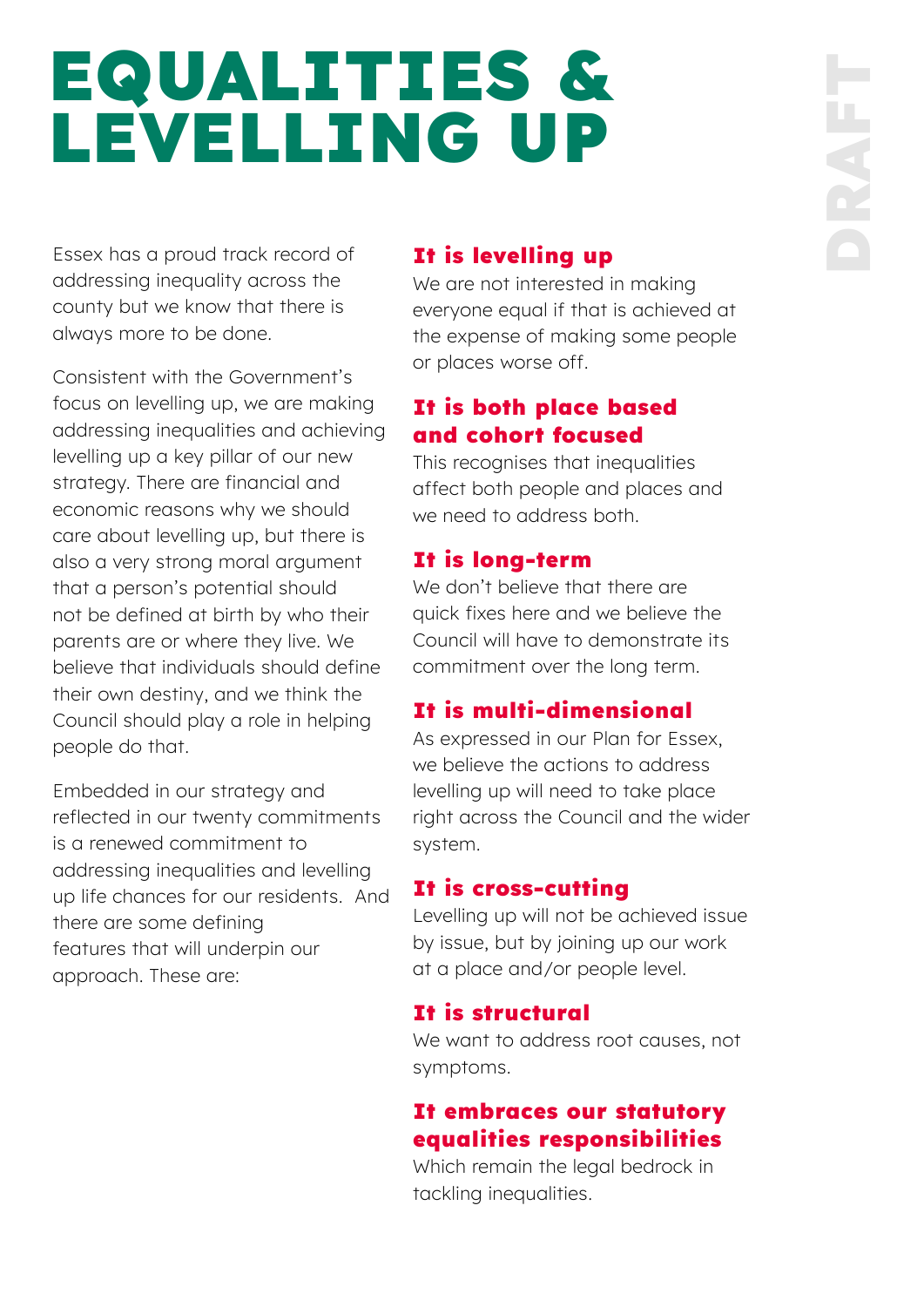### **EQUALITIES & LEVELLING UP**

Levelling Up has a strong economic component. You cannot level up society without levelling up the economy – by giving people the opportunity to access good jobs and a decent income. But Levelling Up is not only about the economy. It demands that we address all the issues that shape a person's life chances. That is why Levelling Up is embedded in our strategy across all our new strategic priorities and why it will be taken forward by the Council in all its work.

Addressing inequalities and tackling levelling up are certainly not new agendas for the County Council, to some extent they are at the core of our work, but we are determined through this strategy and this approach to create a new dynamism and ambition in the Council's work in this area.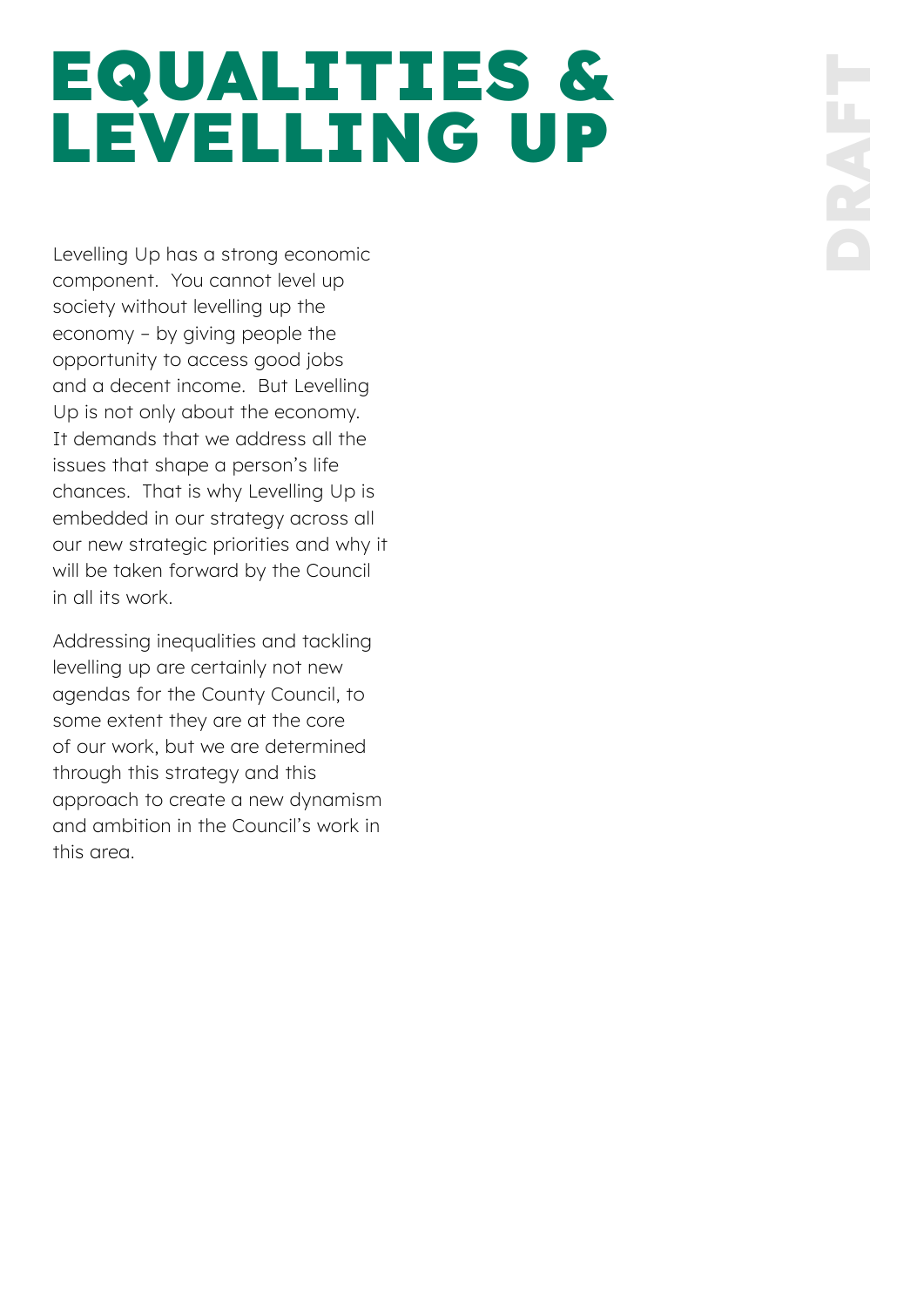### **HOW WE WILL DELIVER**

This is a high-level strategy. It sets out what we are focused on and the approaches will we take. It doesn't set out in detail how we will achieve these outcomes.

The task of delivery, in the main, requires whole organisation effort and co-ordination. We are strengthening our organisation-wide co-ordination mechanisms to enhance collaboration and delivery on our four strategic aims, including on levelling up and on climate action. But the principle of working in this way goes across all of the outcomes we are seeking.

And we also recognise that we need to think imaginatively about how to achieve our outcomes, that is why we are placing a heavier emphasis on the arts, not only because we believe that a thriving cultural sector is part of a strong economy, but also because we believe the arts can help us achieve outcomes in many areas, from employment to social care. And successful delivery is not just about what we do as an organisation, it is also about how we enable others to do things for themselves. We see working with communities to enable them to create the thriving places and networks that nurture well-being as a key part of our role.

So when we talk about delivery, it is not just about the practicalities of plans and processes, but also about how we work together as an organisation and as a system with our partners across Essex and with our communities. And we recognise that there are some tough decisions ahead, we will need to prioritise the things that give us the best chance of improving people's lives.

As we implement this new strategy, we will therefore be guided by a number of operating principles for how we will work internally, with partners and with communities:

#### **We are exploratory not defensive**

We have big ambitions which will require us to think differently about the way we work. To tackle these big issues in new ways, we must be agile, able to work at pace and have the flexibility to adapt to changes. This will be underpinned by strong accountability at all levels.

#### **We are open-minded**

We don't have all the answers when it comes to tackling complex, openended, 'wicked' issues or we would have solved them already. To address them we need to be innovative and capable of finding creative solutions to achieving better outcomes within our budget. We must remain reflective and be open to continuous learning and development. And that means we must build time into our joint working to have the capacity to do the new thinking that is called for.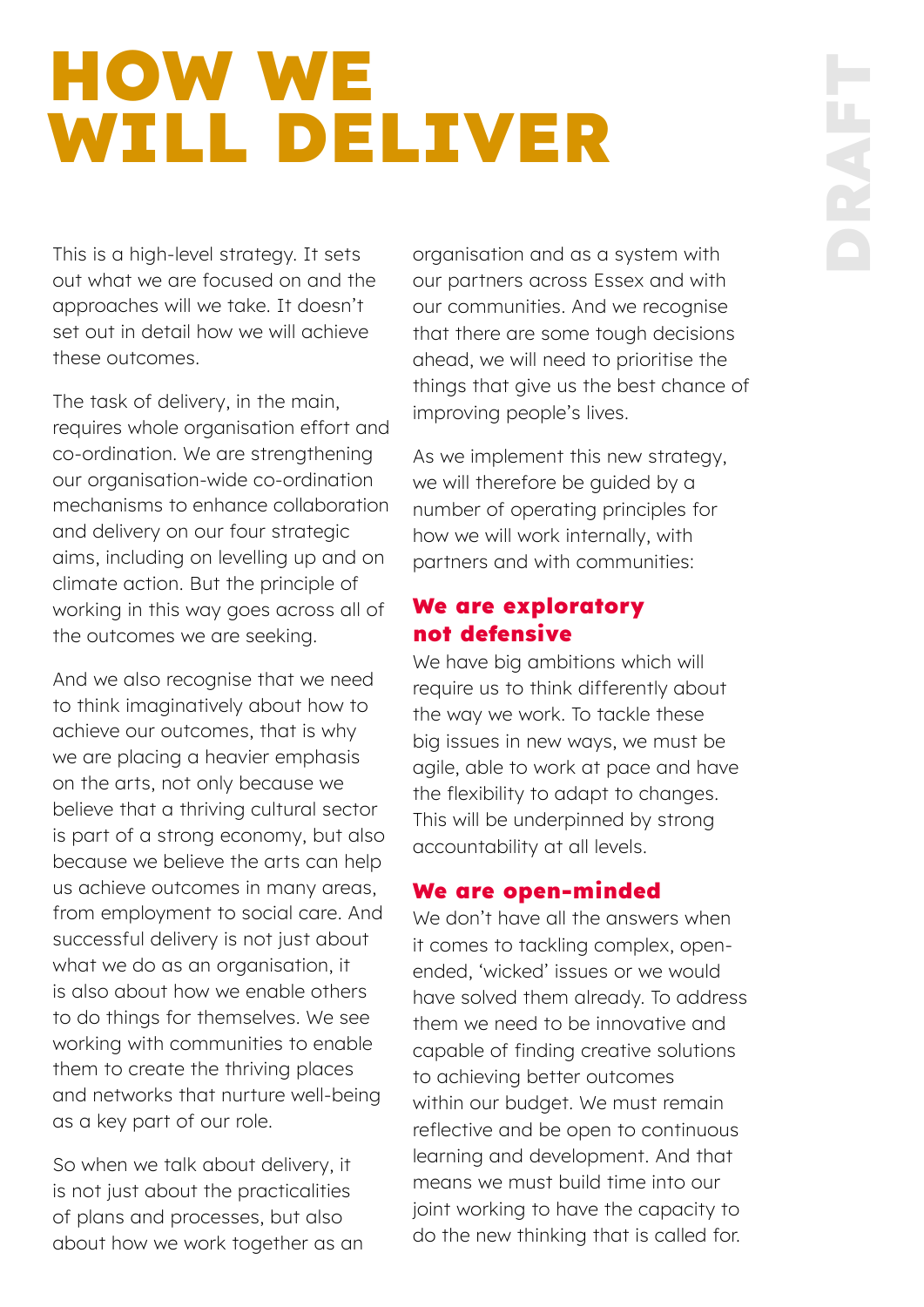### **HOW WE WILL DELIVER**

#### **We are insight and evidence led**

We have access to rich insight from data, from research and from the expertise of our staff. Using this insight effectively will enable us to understand people's lives better, to target resources effectively and to choose approaches that are most likely to deliver successful outcomes.

#### **We work in a whole organisation/whole system way with partners**

Tackling our wicked issues and delivering on our ambitions will only happen when we work collectively as a whole organisation and whole system to mobilise our collective skills, experience and resources, along with those of our partners. We must strive to ensure that every part of the organisation can contribute to the achievement of our outcomes and we must build effective relationships with our partners to energise the system.

#### **We manage our resources effectively**

That means both financial resources and our people. We want to operate efficiently so that we have the headroom to invest in the priorities set out in this strategy and through our People Plan we are working hard with our employees to ensure that we have the capability to meet the demands ahead. And we are very

mindful that we are only able to be ambitious in this strategy because of the strong financial foundations we have laid over many years.

#### **We are influential**

Some of the levers and the funds to achieve levelling up will lie at the national level or with our partners. This means that we need to be influencing government policies across the range of relevant issues and in ensuring that Essex gets its fair share of investment. It also means continuing to press the case for more devolved powers for Essex, so that we can control the levers we need, to effect change for our residents.

#### **We empower communities, families and individuals**

Improving life chances for communities, families and individuals cannot be done to them it needs to be done with them. It is about giving people the environment, support and opportunities in which they can flourish. This means we need to make the most of our assets in our approach to levelling up, supporting community infrastructure, and helping communities, families and individuals to take advantage of their strengths. We need to support high aspiration and expectation and challenge any part of our system that suggests 'good enough' is good enough.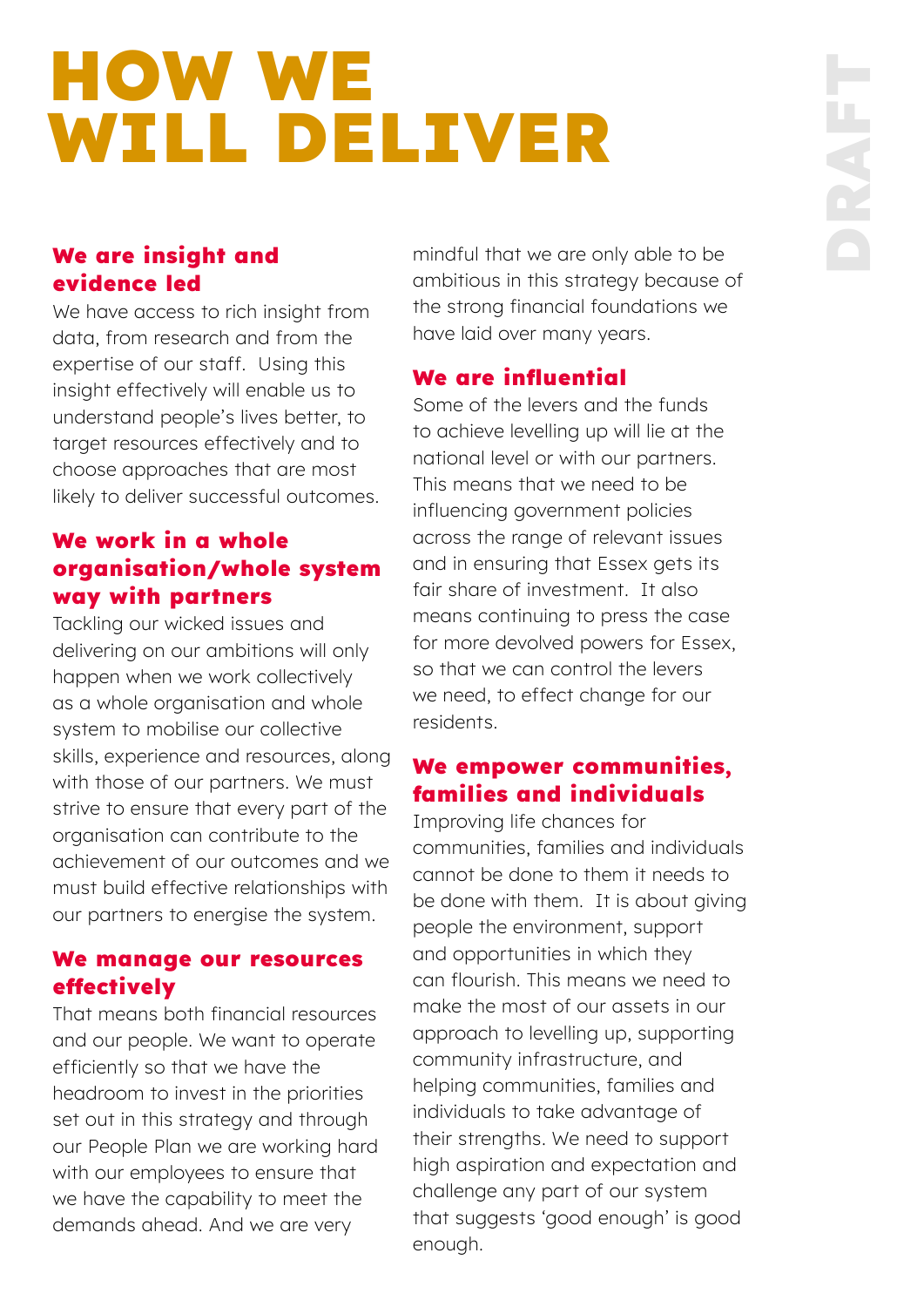### **OUR PROMISE**

**Our Plan sets out twenty commitments to improve the lives of the people of Essex. Our intention, working with partners, businesses and our communities, is to renew the parts of our county that have suffered through the pandemic to get them back on their feet; to ensure everyone has a chance to succeed by being rigorous in our commitment to equality; and to reach for the stars – no one will ever accuse us of a lack of ambition on behalf of this county.** 

**Most of all, it is our intention to work tirelessly over the next four years in service of the people of Essex – they have put their trust in us and we will not let them down.**